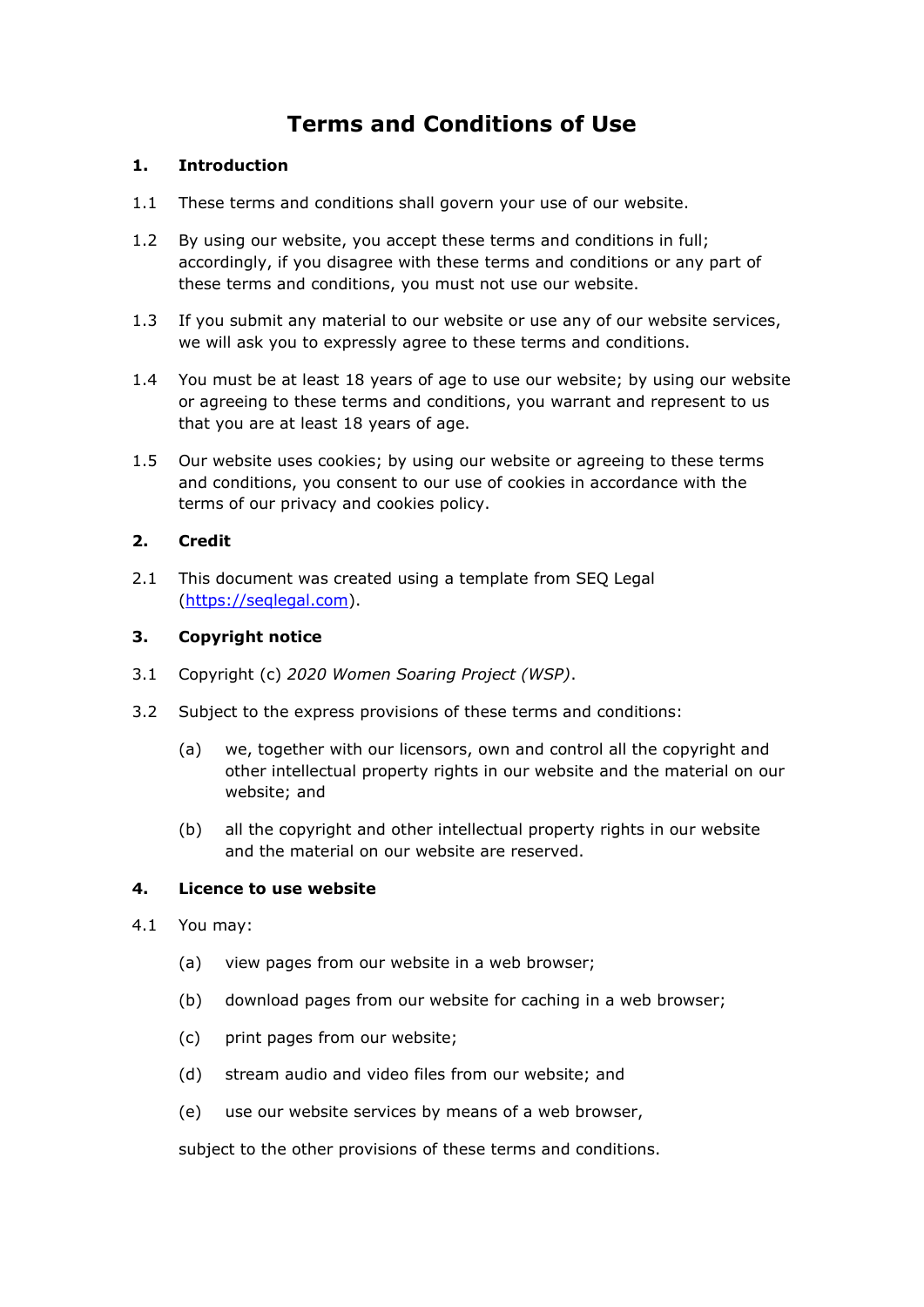- 4.2 Except as expressly permitted by Section 4.1 or the other provisions of these terms and conditions, you must not download any material from our website or save any such material to your computer.
- 4.3 You may only use our website for your own personal and business purposes, and you must not use our website for any other purposes.
- 4.4 Except as expressly permitted by these terms and conditions, you must not edit or otherwise modify any material on our website.
- 4.5 Unless you own or control the relevant rights in the material, you must not:
	- (a) republish material from our website (including republication on another website);
	- (b) sell, rent or sub-license material from our website;
	- (c) show any material from our website in public;
	- (d) exploit material from our website for a commercial purpose; or
	- (e) redistribute material from our website.
- 4.6 Notwithstanding Section 4.5, you may redistribute our newsletter in print and electronic form to any person.
- 4.7 We reserve the right to restrict access to areas of our website, or indeed our whole website, at our discretion; you must not circumvent or bypass, or attempt to circumvent or bypass, any access restriction measures on our website.

#### **5. Acceptable use**

- 5.1 You must not:
	- (a) use our website in any way or take any action that causes, or may cause, damage to the website or impairment of the performance, availability or accessibility of the website;
	- (b) use our website in any way that is unlawful, illegal, fraudulent or harmful, or in connection with any unlawful, illegal, fraudulent or harmful purpose or activity;
	- (c) use our website to copy, store, host, transmit, send, use, publish or distribute any material which consists of (or is linked to) any spyware, computer virus, Trojan horse, worm, keystroke logger, rootkit or other malicious computer software;
	- (d) conduct any systematic or automated data collection activities (including without limitation scraping, data mining, data extraction and data harvesting) on or in relation to our website without our express written consent;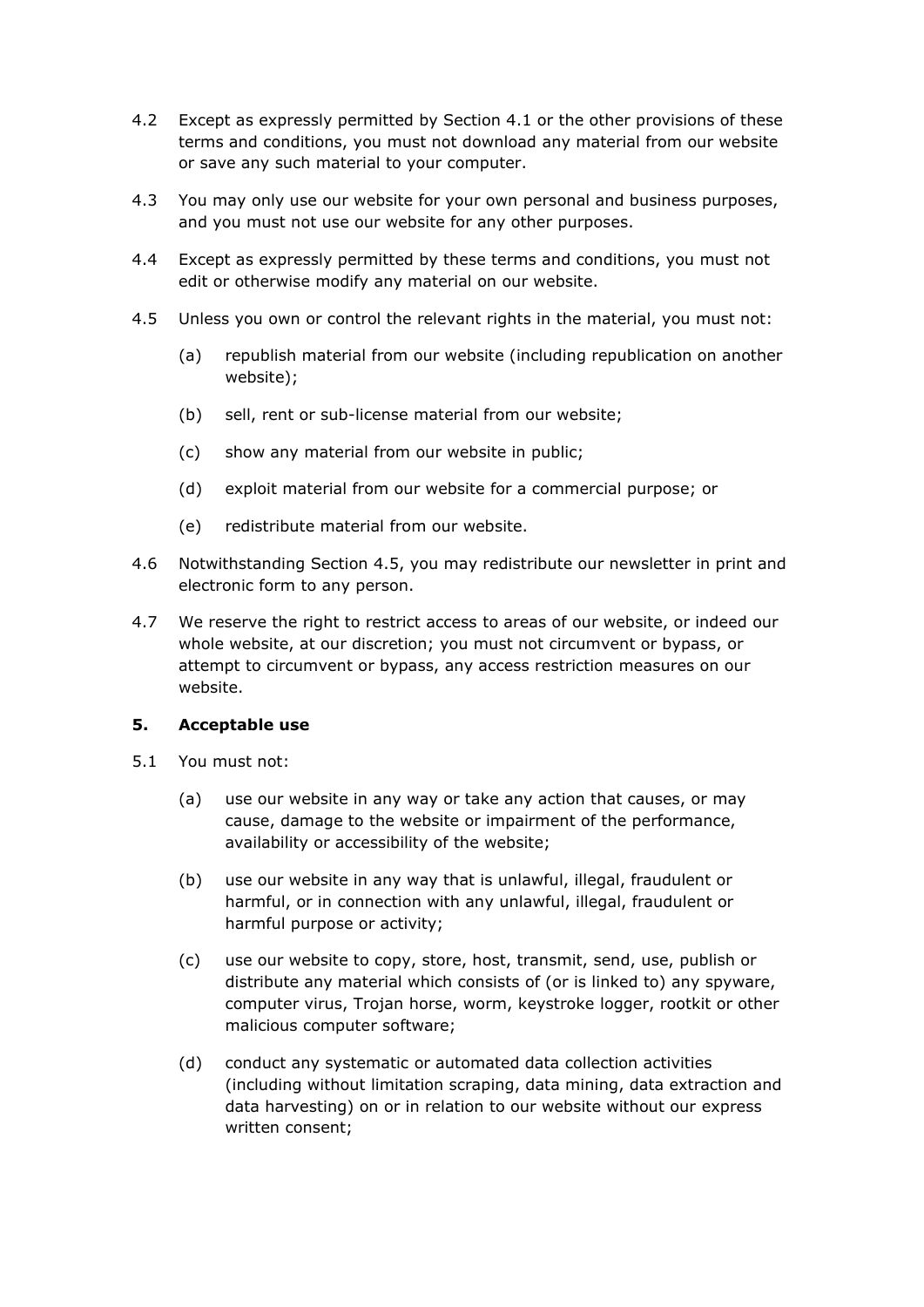- (e) access or otherwise interact with our website using any robot, spider or other automated means, except for the purpose of search engine indexing;
- (f) violate the directives set out in the robots.txt file for our website; or
- (g) use data collected from our website for any direct marketing activity (including without limitation email marketing, SMS marketing, telemarketing and direct mailing).
- 5.2 You must not use data collected from our website to contact individuals, companies or other persons or entities.
- 5.3 You must ensure that all the information you supply to us through our website, or in relation to our website, is true, accurate, current, complete and non-misleading.

## **6. Your content: license**

- 6.1 In these terms and conditions, "your content" means all works and materials (including without limitation text, graphics, images, audio material, video material, audio-visual material, scripts, software and files) that you submit to us or our website for storage or publication on, processing by, or transmission via, our website.
- 6.2 You grant to us a worldwide, irrevocable, non-exclusive, royalty-free license to use, reproduce, store, adapt, publish, translate and distribute your content in any existing or future media.
- 6.3 You grant to us the right to sub-license the rights licensed under Section 6.2.
- 6.4 You grant to us the right to bring an action for infringement of the rights licensed under Section 6.2.
- 6.5 You hereby waive all your moral rights in your content to the maximum extent permitted by applicable law; and you warrant and represent that all other moral rights in your content have been waived to the maximum extent permitted by applicable law.
- 6.6 You may edit your content to the extent permitted using the editing functionality made available on our website.
- 6.7 Without prejudice to our other rights under these terms and conditions, if you breach any provision of these terms and conditions in any way, or if we reasonably suspect that you have breached these terms and conditions in any way, we may delete, unpublish or edit any or all of your content.

## **7. Your content: rules**

7.1 You warrant and represent that your content will comply with these terms and conditions.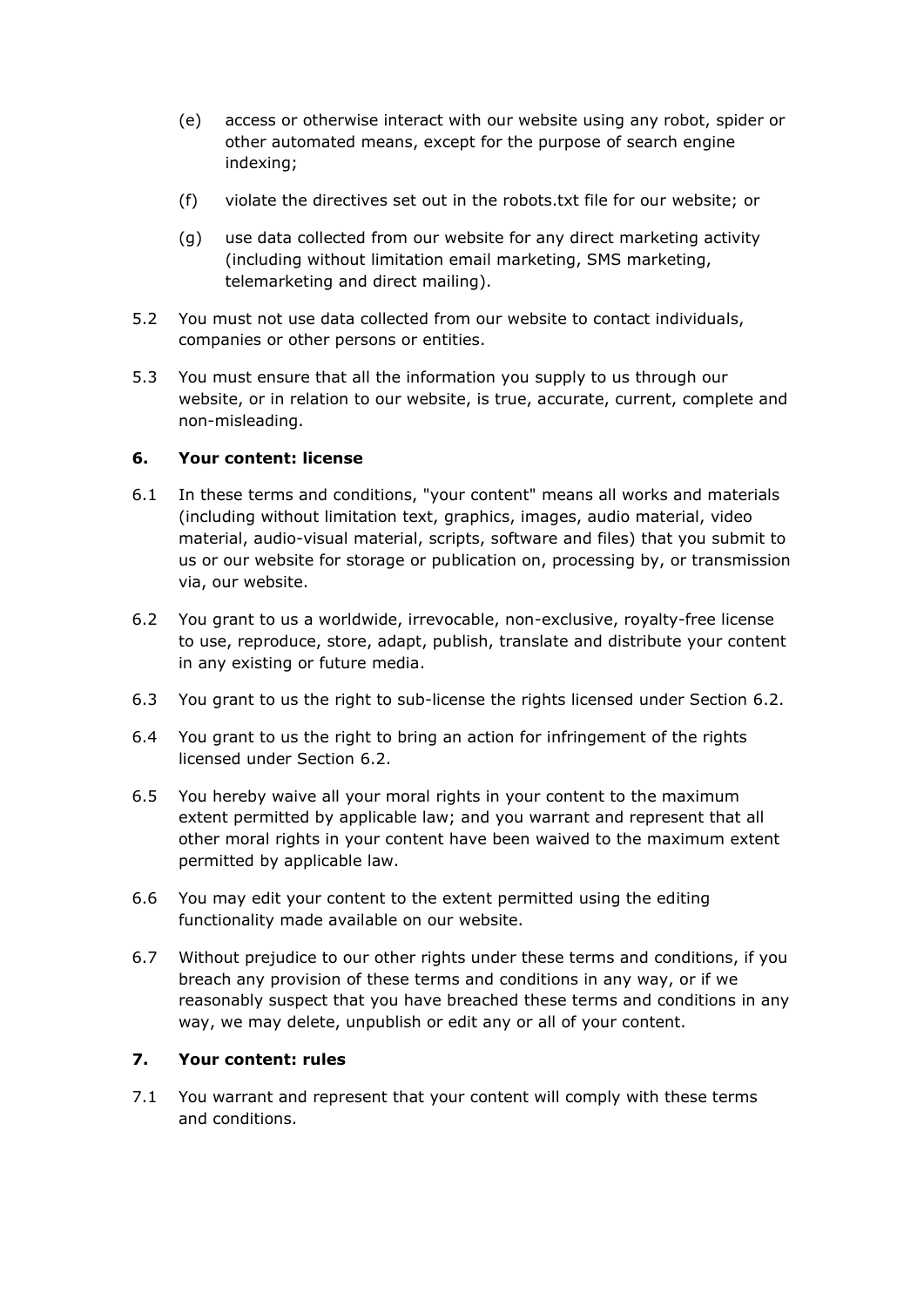- 7.2 Your content must not be illegal or unlawful, must not infringe any person's legal rights, and must not be capable of giving rise to legal action against any person (in each case in any jurisdiction and under any applicable law).
- 7.3 Your content, and the use of your content by us in accordance with these terms and conditions, must not:
	- (a) be libelous or maliciously false;
	- (b) be obscene or indecent;
	- (c) infringe any copyright, moral right, database right, trade mark right, design right, right in passing off, or other intellectual property right;
	- (d) infringe any right of confidence, right of privacy or right under data protection legislation;
	- (e) constitute negligent advice or contain any negligent statement;
	- (f) constitute an incitement to commit a crime, instructions for the commission of a crime or the promotion of criminal activity;
	- (g) be in contempt of any court, or in breach of any court order;
	- (h) be in breach of racial or religious hatred or discrimination legislation;
	- (i) be in breach of official secrets legislation;
	- (j) be in breach of any contractual obligation owed to any person;
	- (k) depict violence in an explicit, graphic or gratuitous manner;
	- (l) be pornographic, lewd, suggestive or sexually explicit;
	- (m) be untrue, false, inaccurate or misleading;
	- (n) consist of or contain any instructions, advice or other information which may be acted upon and could, if acted upon, cause illness, injury or death, or any other loss or damage;
	- (o) constitute spam;
	- (p) be offensive, deceptive, fraudulent, threatening, abusive, harassing, anti-social, menacing, hateful, discriminatory or inflammatory; or

#### **8. Limited warranties**

- 8.1 We do not warrant or represent:
	- (a) the completeness or accuracy of the information published on our website;
	- (b) that the material on the website is up to date; or
	- (c) that the website or any service on the website will remain available.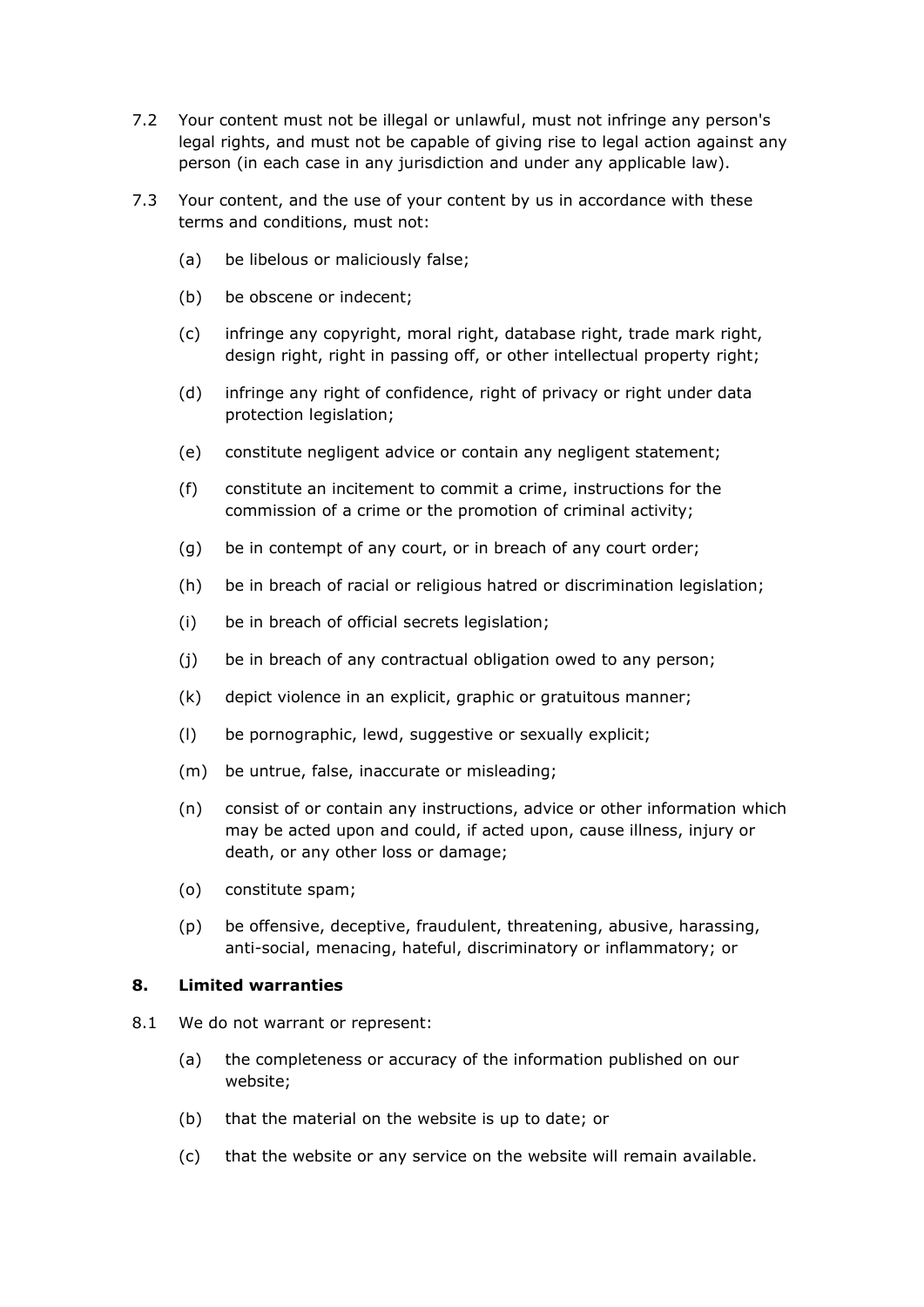- 8.2 We reserve the right to discontinue or alter any or all of our website services, and to stop publishing our website, at any time in our sole discretion without notice or explanation; and save to the extent expressly provided otherwise in these terms and conditions, you will not be entitled to any compensation or other payment upon the discontinuance or alteration of any website services, or if we stop publishing the website.
- 8.3 To the maximum extent permitted by applicable law and subject to Section 9.1, we exclude all representations and warranties relating to the subject matter of these terms and conditions, our website and the use of our website.

## **9. Limitations and exclusions of liability**

- 9.1 Nothing in these terms and conditions will:
	- (a) limit or exclude any liability for death or personal injury resulting from negligence;
	- (b) limit or exclude any liability for fraud or fraudulent misrepresentation;
	- (c) limit any liabilities in any way that is not permitted under applicable law; or
	- (d) exclude any liabilities that may not be excluded under applicable law.
- 9.2 The limitations and exclusions of liability set out in this Section 9 and elsewhere in these terms and conditions:
	- (a) are subject to Section 9.1; and
	- (b) govern all liabilities arising under these terms and conditions or relating to the subject matter of these terms and conditions, including liabilities arising in contract, in tort (including negligence) and for breach of statutory duty, except to the extent expressly provided otherwise in these terms and conditions.
- 9.3 To the extent that our website and the information and services on our website are provided free of charge, we will not be liable for any loss or damage of any nature.
- 9.4 We will not be liable to you in respect of any losses arising out of any event or events beyond our reasonable control.
- 9.5 We will not be liable to you in respect of any business losses, including (without limitation) loss of or damage to profits, income, revenue, use, production, anticipated savings, business, contracts, commercial opportunities or goodwill.
- 9.6 We will not be liable to you in respect of any loss or corruption of any data, database or software.
- 9.7 We will not be liable to you in respect of any special, indirect or consequential loss or damage.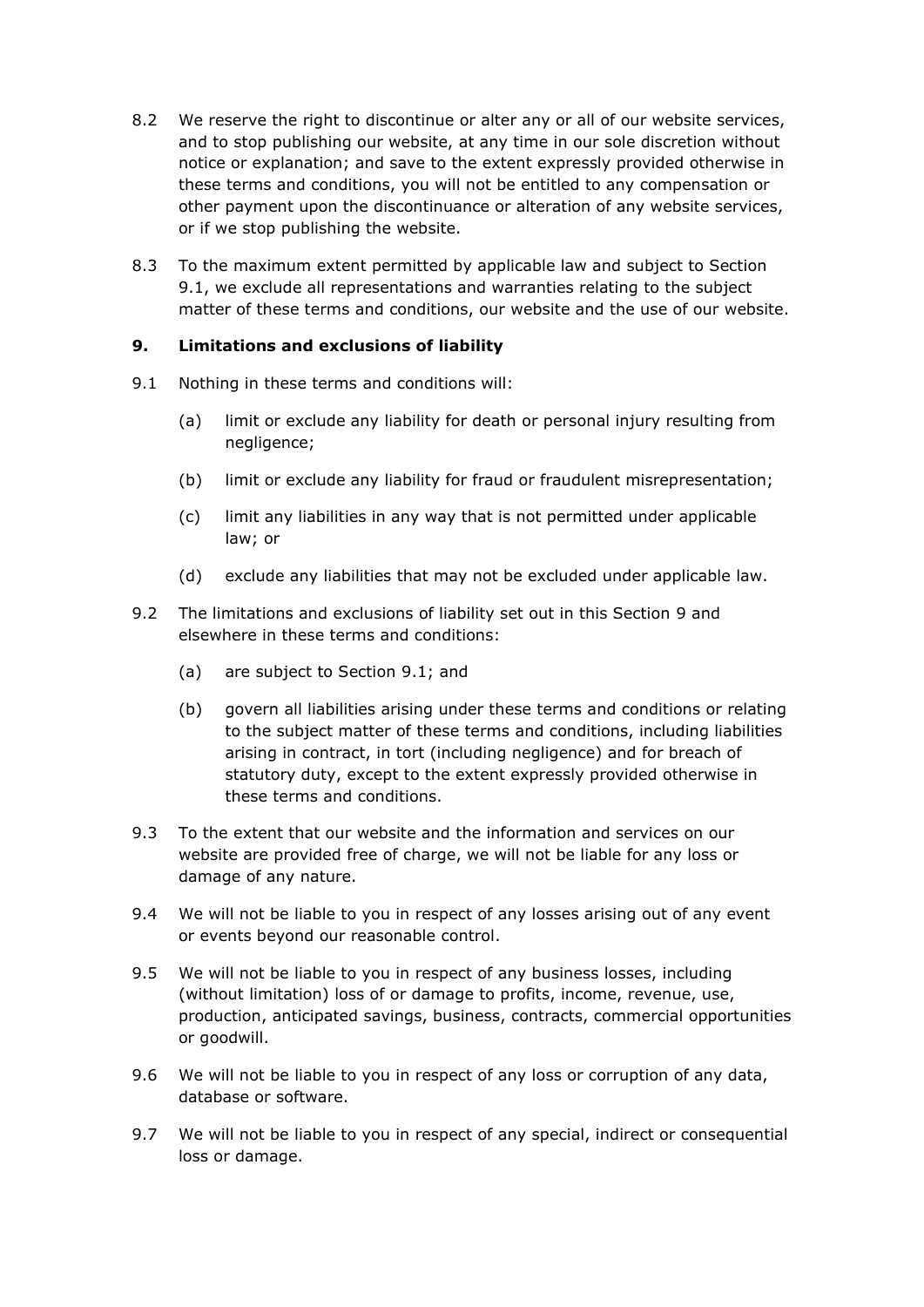9.8 You accept that we have an interest in limiting the personal liability of our officers and employees and, having regard to that interest, you acknowledge that we are a limited liability entity; you agree that you will not bring any claim personally against our officers or employees in respect of any losses you suffer in connection with the website or these terms and conditions (this will not, of course, limit or exclude the liability of the limited liability entity itself for the acts and omissions of our officers and employees).

# **10. Breaches of these terms and conditions**

- 10.1 Without prejudice to our other rights under these terms and conditions, if you breach these terms and conditions in any way, or if we reasonably suspect that you have breached these terms and conditions in any way, we may:
	- (a) send you one or more formal warnings;
	- (b) temporarily suspend your access to our website;
	- (c) permanently prohibit you from accessing our website;
	- (d) block computers using your IP address from accessing our website;
	- (e) contact any or all of your internet service providers and request that they block your access to our website;
	- (f) commence legal action against you, whether for breach of contract or otherwise; and/or
- 10.2 Where we suspend or prohibit or block your access to our website or a part of our website, you must not take any action to circumvent such suspension or prohibition or blocking (including without limitation creating and/or using a different account).

## **11. Variation**

- 11.1 We may revise these terms and conditions from time to time.
- 11.2 The revised terms and conditions shall apply to the use of our website from the date of publication of the revised terms and conditions on the website, and you hereby waive any right you may otherwise have to be notified of, or to consent to, revisions of these terms and conditions.
- 11.3 If you have given your express agreement to these terms and conditions, we will ask for your express agreement to any revision of these terms and conditions; and if you do not give your express agreement to the revised terms and conditions within such period as we may specify, we will disable or delete your account on the website, and you must stop using the website.

## **12. Assignment**

12.1 You hereby agree that we may assign, transfer, sub-contract or otherwise deal with our rights and/or obligations under these terms and conditions.